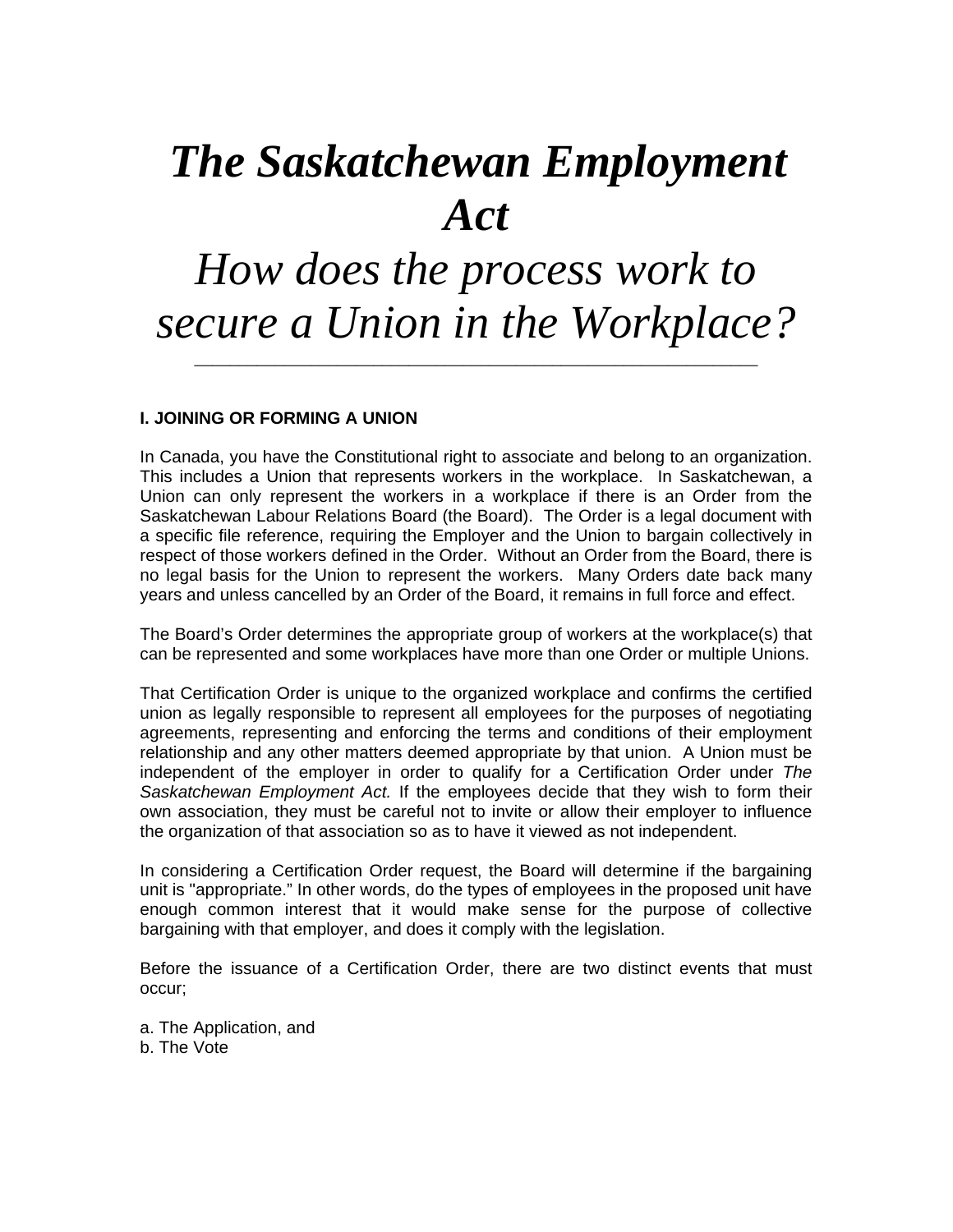#### **II. THE APPLICATION**

If employees decide that they wish to be represented by a trade union they have the right to participate in the creation of an **Application for Bargaining Rights of Change in Union Representation** (Form 2) to the Board. In doing so, the employees may either contact an established Union or form an employees association of their own. The application is advanced by the Union or employees association to the Board Registrar.

The application must contain '**support evidence**' that indicates the support of at least 45% of the employees in the proposed unit at the workplace(s).

This '**support evidence'** forms the basis of the application. Support evidence for an application is normally a document commonly referred to as a "support card" and that support card must be advanced to the Board with the application for certification. That card is NOT disclosed to anyone outside the Union, except for the Board Registrar or his designate. It is extremely confidential and maintains that status. There are a number of important aspects to the 'support evidence';

The evidence of support card **must be an original** and not a copy

There must be **a separate card for each person**

The signed support **card must be personally signed and dated**.

The cards must be signed no more than **90 days** prior to the application being filed with the Board.

Once filed with Board, the Board Registrar reviews the support evidence and the application. Again, the support evidence is kept confidential to insure the identity of the employee indicating support for the application, is not disclosed to the employer or to any other employees. The application, exclusive of the support evidence, is provided to the employer and if deemed necessary by the Board Registrar, any other Unions directly affected.

The certification application must contain the following information:

- 1. the legal name of the trade union or association (applicant)
- 2. the name and address of the contact person for the trade union;
- 3. the name and address of the employer;
- 4. a description of the proposed bargaining unit the trade union is asking to represent. (The bargaining unit is a description of the group an/or occupations of the employees the union will be seeking to represent);
- 5. an estimate of the number of employees currently in the proposed bargaining unit;

6. an indication if there is any other union which might claim to represent the same group of employees;

7. an indication if the applicant union is part of a national or international organization; and

a certified copy of the Constitution or Bylaws of the applicant trade union (unless one is already filed with the Board) or there are certification orders held by that trade union in the province of Saskatchewan.

The application for certification contains a statutory declaration, which means that it must be signed and sworn by the person representing the trade union, before a Commissioner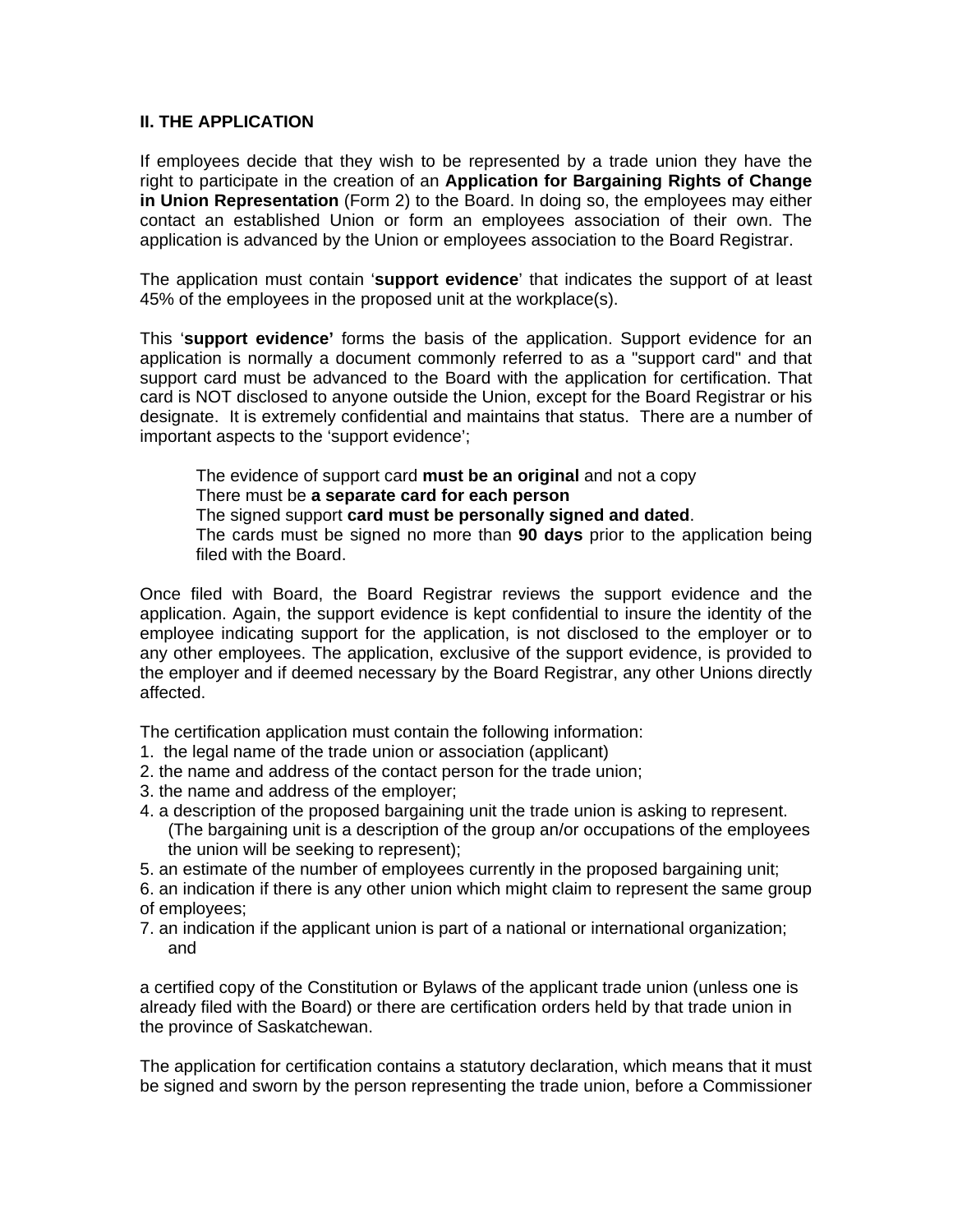for Oaths in the Province of Saskatchewan, a Notary Public or a Justice of the Peace. In addition, there must be an original and two copies advanced to the Board.

Processing of the Application when filed:

An application is considered filed when a stamp form the Board is placed on the document. That stamp can be secured at the locations designated by the Executive Officer.

### **III. PROCESSING**

There are two types of situations which will determine the processing stream utilized by the Board;

#### **A. Uncontested**

#### **B. Contested**

When the application is filed, the Board Registrar or his/her designate will contact the Employer and advise them of the application. Depending on the Employer's response, that is to say, if the Employer does not object, the matter will be considered as Uncontested and processed.

If the Employer does raise objection indicating that it will be challenged either as to scope of the unit or upon other rationale, such as another Union being in the workplace thus potentially displacing the other union, etc., then the matter is processed by the Board as Contested. The Employer must file a Reply Form 18 stating the rationale for the objection and that document must be filed within the timeframe provided by the Board.

**Whether the matter is Uncontested or Contested**, the Board Registrar or his/her designate will make demands for disclosure of information relevant to the application. Providing that information is not dependant upon whether the application is contested or uncontested. As well, further information and contact can be made with employees or others as they relate to the application, to ensure the timely and accurate processing of the application. This includes any information and materials deemed relevant by the Board Registrar. Usually, the Employer is directed to provide a list of all employees and their occupations, including date of hire, in regard to the proposed bargaining unit. That information can be provided electronically or by facsimile, directly to the Registrar. In addition, full access to payroll and employee records shall be provided upon request and any information sought shall be disclosed to the Board Registrar.

It is important to not that this information is to be provided as quickly as possible. It is generally kept confidential until such time it is deemed releasable to the applicant Union by the Board Registrar. This may involve releasing the names of all employees and their contact information, to the applicant Union, or other information as to potential conflicts with other existing Orders of the Board.

Once the Board Registrar determines the statutory threshold of 45% is achieved, the matter is further processed by the Registrar in securing of an Order called **Direction for Vote**. That Order is issued by the Chair or Vice-Chair or a panel of the Board and is binding on the Registrar and all parties. The Vote must occur, and usually within a few days. The Vote can be conducted by the Registrar as a Poll Vote (PV) or a Mail-in